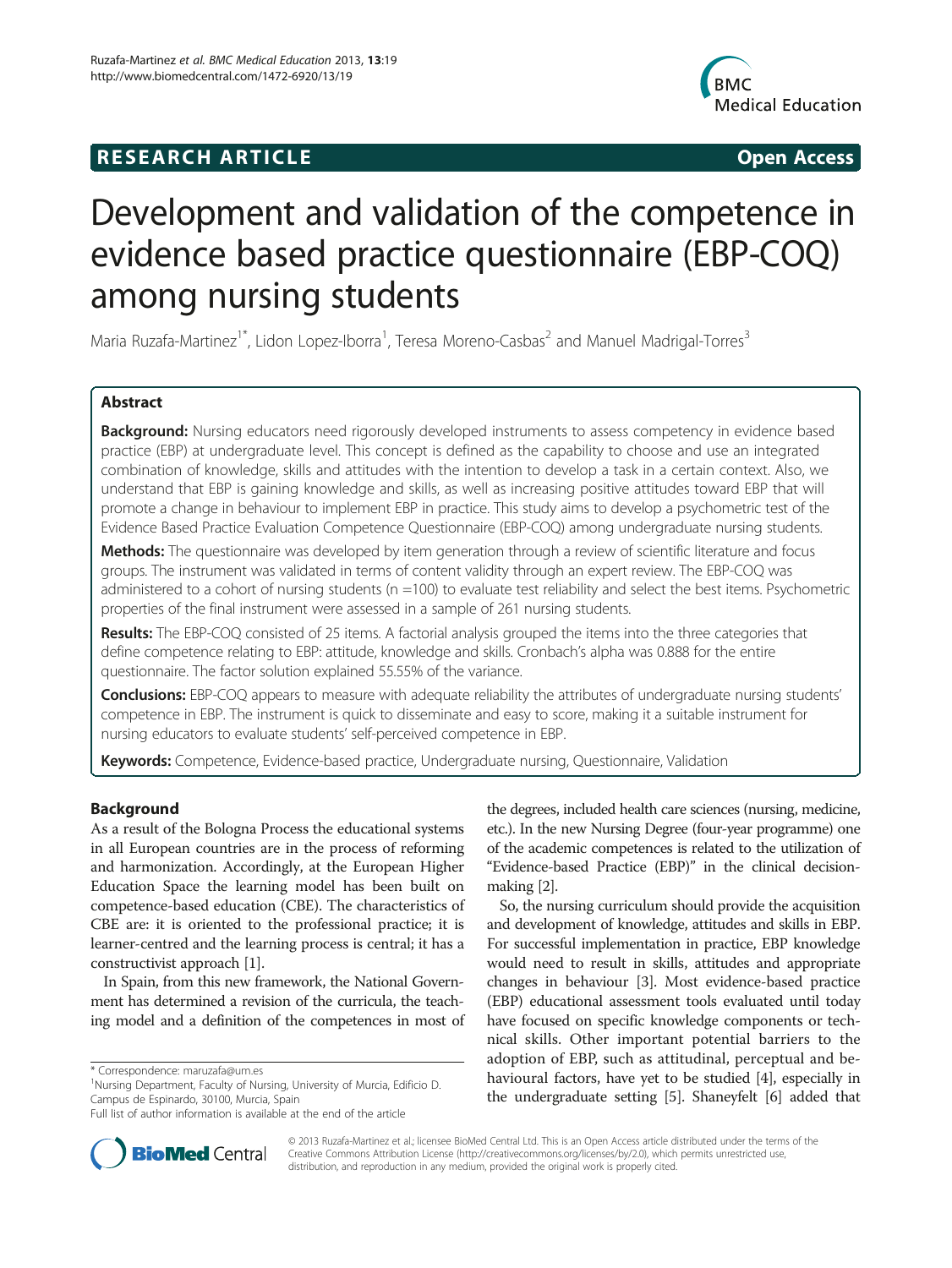further development and testing is required to evaluate EBP attitudes. Tilson et al. remark the significance of this concept "EBP is gaining knowledge and skills, as well as much as increasing positives attitudes toward EBP that will promote a change in behaviour to implement EBP in practice" [[7\]](#page-9-0). Therefore, the teachers and health care educators need good quality instruments to assess the student acquisition of EBP competence.

Determination of the best methods to teach clinical decision-making has been made difficult by the lack of well-validated evaluation tools and the absence of randomized controlled trials evaluating the impact of EBP educational interventions [[8](#page-9-0)]. In addition, assessment tools used to assess EBP competence have primarily focussed on medical students and graduates [[9,10\]](#page-9-0). A systematic review [\[6](#page-9-0)] identified 104 unique instruments, most of which were administered to medical students and postgraduate trainees and evaluated EBP skills. That paper identified that the majority of instruments predominantly focused only on one aspect of EBP (critical appraisal).

At nursing area the published questionnaires are used to evaluate self perceived competency in EBP for registered nurses. One of this, the Evidence Based Practice Questionnaire (EBPQ) [[11\]](#page-9-0) focuses on research utilization, in particular nurses' ability to access and appraise research reports and implement research findings in practice. Several other questionnaires have been adapted from medical context. One of them is the questionnaire adapted by Watters et al. [[12](#page-9-0)] from the McColl et al. [\[13](#page-9-0)] Evidence Based Medicine instrument. Watters et al. didn't mention the reliability and validity results from the questionnaire adaptation. Other example of the use of medicine instruments to study the EBP in nursing is the one written by Brown et al. [\[14\]](#page-9-0) based in the Johnston et al. [[5](#page-8-0)] "KAB Questionnaire". In this case, it was focused in United Stated nursing students from different academic years, and the authors didn't make any adaptation of the items to the nursing context.

Very few reports have looked at the undergraduate learning environment, even less in nursing context. A growing body of literature exploring EBP teaching and learning confirms the research deficit in undergraduate EBP education and calls for further work within this area. Waters et al. [[12](#page-9-0)] adapted the Nurses Perceptions of Evidence- based Practice survey for student attending post-registration education courses at a professional nursing college. Brown et al. [[14\]](#page-9-0) adapted the questionnaire developed for undergraduate medicine students by Johnston et al. [\[5](#page-8-0)] to nursing students. To conclude: assessing EBP competence in nursing students is hampered by a relative shortage of validated and practical assessment tools.

In Spanish nursing area we only found two questionnaires related to the EBP. One is the translation of the EBPQ [\[15\]](#page-9-0) and the other one has been originally developed in Spanish [[16](#page-9-0)]. However, any of these have been created specifically for the assessment of undergraduate nursing student's competence in EBP.

From this review of the literature and published instruments, there appeared to be a need for a knowledge, attitude and behaviour questionnaire designed to evaluate EBP teaching and learning in an undergraduate nursing curriculum in Spanish. However, concepts like attitude and behaviour need to be measure with self-perceived questionnaires. For the reason that undergraduate nursing students' competence in EBP appear to be important in determining the future behaviour and use of EBP [\[7](#page-9-0)] and because existing instruments may be less than satisfactory for measuring these attributes. For the purpose of this study, competence is defined as the capability to choose and use an integrated combination of knowledge, skills and attitudes with the intention to develop a task in a certain context [[17](#page-9-0)].

The purpose of the study was to develop and validate a new measure, the Evidence-based Practice Competence Questionnaire (EBP-COQ), an instrument to assess undergraduate nursing students' attitude, knowledge and skills in EBP in a Spanish context.

# **Methods**

The development and validation of the EBP-COQ occurred in three phases. The first phase consisted of the identification of items for the questionnaire, the second phase involved a pilot test of the first version of the instrument, and the final phase comprised the processes used to psychometrically evaluate the questionnaire administering in our target population, undergraduate nursing students. The steps followed for the instrument's development used guidelines and methodologies [[18](#page-9-0)].

# Item development and selection

In phase one, a review of the literature was carried out by searching for papers and questionnaires related to the measurement of competence (attitude, knowledge and skills) in EBP. Scientific databases (PubMed, CINAHL, INDEX, EMBASE, Scielo and PsychInfo) were consulted looking for research published between 1990 and 2011. General descriptors were employed, "evidence" AND "based" AND "attitud\*" OR"competenc\*" AND "scale" OR "test" AND "measure\*" OR "psychometr\*" AND "student\*" AND "teach\*" AND "knowledge\*" AND "skills\*". Educational and pedagogical publications were also reviewed. The search was limited to English and Spanish language. Types of papers selected were those describing instruments that measure nursing/medicine students, nurses' or other health care workers' competence about evidence-based practice. Reference lists of articles investigating this topic were also examined. The searching period began in September 2006 and ended in February 2012. Finally, 34 original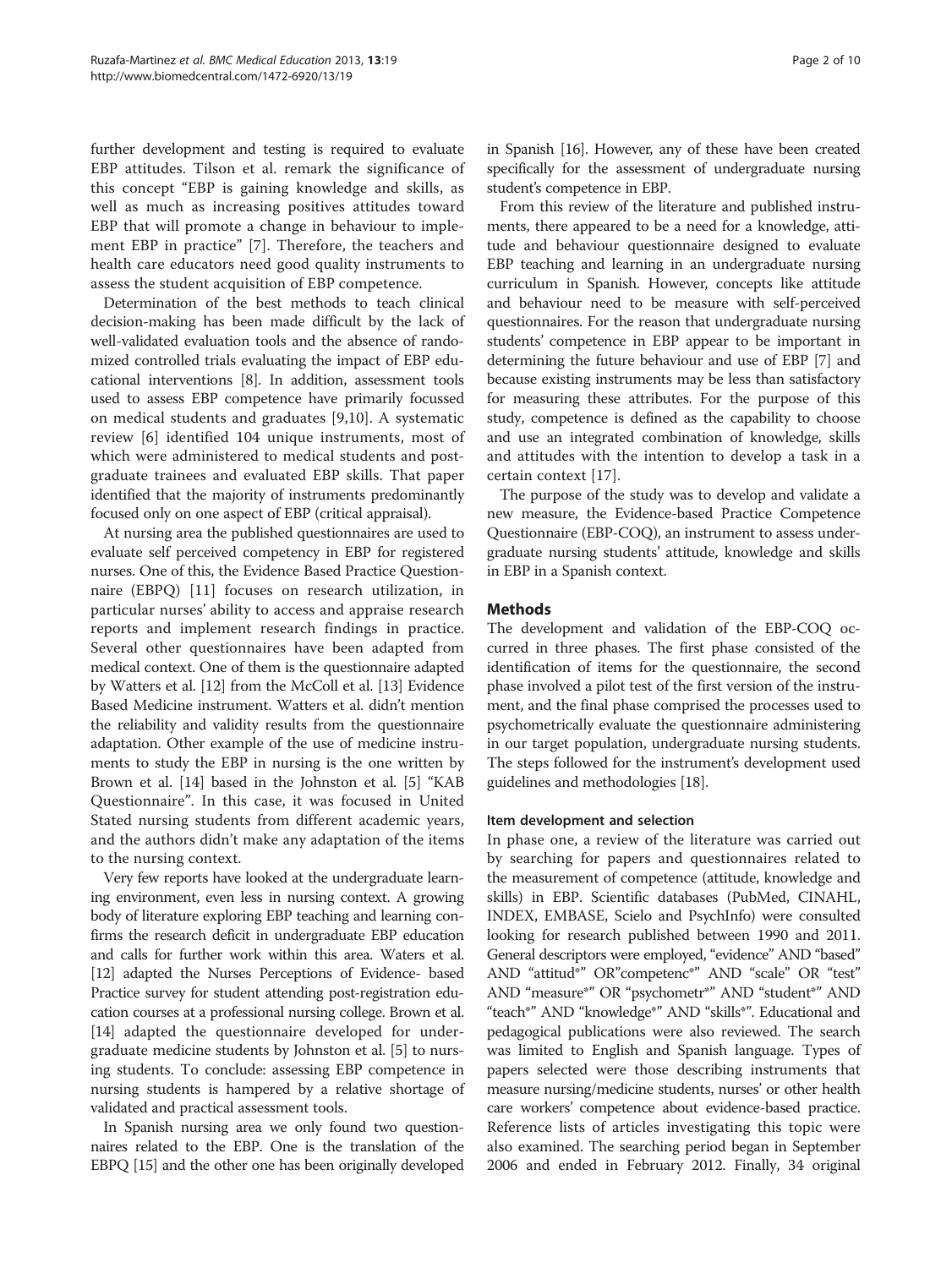questionnaires were reviewed. A thorough analysis was also performed to identify examples of items. Table [1](#page-3-0) shows the most relevant articles reviewed for the items generation.

For the second step in this phase, two focus groups were carried out in order to develop the items. This method allowed us to explore and identify relevant aspects of EBP for nursing students. We also extracted words and expressions that could be useful for refining and creating items on the questionnaire. The students were selected to maximize sample variation on criteria judged as likely to influence competence in EBP. The first group consisted of undergraduate nursing students who had studied EBP in their nursing programme as an optional course  $(n = 8)$  and the second consisted of nursing students who had not studied this matter  $(n = 8)$ . A question guide was created to facilitate the discussion and to explore student opinions about their previous experience with EBP and their attitude toward its use and learning.

After the literature review and the focus groups a large pool of statements was prepared to be sure that there was an adequate sample of items within each of the three major content areas comprising the competence construct: attitude, knowledge and skills. The items were re-phrased into affirmative statements and asked the respondents to rate their self perception of competence in EBP using a 5-point Likert-type scale, ranging from 1 "Strongly disagree" to 5 "Strongly agree". Each area of content was represented by equal numbers of positive and negative exemplars of the construct, a condition that tends to reduce subsequent error due to acquiescence. A pool of 110 potential items formed the first questionnaire version.

The selection of the items was carried out in two stages. In the first stage six experts in EBP were asked to classify the items into one of three dimensions that were part of the competence construct (attitude, knowledge and skills). The items which achieved an agreement level of less than 75% or raised doubts about their inclusion in one dimension or other were eliminated. For example, the item "I wish to be updated in the EBP implementation" was removed. A total of 28 items were eliminated, all of them from the attitude dimension. In a second stage the experts also evaluated the level of relevance of each item for its corresponding dimension of competence in EBP. The items were classified according to three categories: 3 "essential", 2 "interesting but not essential" and 1 "irrelevant". The statistical mean for each item was calculated and those, which had a mean over 2.5, were kept on the scale (relevance of 83.3%). The following version of the questionnaire was reduced to 62 items in a proportion that was the equivalent of items edited in a positive and negative sense.

In addition, 20 undergraduate nursing students were selected in order to assess the comprehension and feasibility

of the reviewed pool of items and format response. They were selected with a socio-demographic and work profile that was similar to that of the study population.

The second phase and after modifying the items according the nursing students' suggestions we administered the first draft of the EBP-COQ (62 items) to a convenience sample of second and third year nursing students enrolled at Faculty of Nursing in Spain. The day that the instrument was administered 148 students attended to class and 100 of them completed the questionnaire. The aims of this were to evaluate the quality of generated items and eliminate those proving to be inadequate.

# Description of the questionnaire

To collect more information and to use it for ulterior analyses we designed an instrument with 4 sections. The first section asked respondent to describe their personal and college characteristics, including age, gender, academic level, other degrees (Diploma, Bachelor, Master or PhD.), any extra training in EBP and nursing research carried out in the last 3 years, and number of journals that they had read in the last month. The next section was the EBP-COQ. A subscale of five items from the "Attitude to Research Scale" [\[27](#page-9-0)] was added as the third section. The last section explored the general attitude toward EBP, knowledge and skills in EBP, English language, statistic and computer practice measured on 10-point visual analogue scales. The objective of these 2 last sections was to facilitate the checking of the external construct validity of the questionnaire.

In phase three, the final version of the questionnaire was administered to undergraduate nursing students in November of 2009. The target population for this study was undergraduated nursing students from the Faculty of Nursing, University of Murcia. The convenience sample consisted of baccalaureate nursing students from second and third year  $(n = 325)$ .

The study was approved by the Research Ethics Committee at University of Murcia. A participant information sheet giving details of the study accompanied the questionnaire. The consent to participate in the survey was personally asked to each student and confidence was assured.

Student participants were informed that participating or declining participation at the study would not affect grading, class standing, or further opportunities at the university.

# Data analysis

For the focus groups, all references to EBP competence were coded by two researches. Each researcher made a thematic analysis of the data, and coded them for quite specific concepts of EBP that has been extracted from the literature (believes, feelings, knowledge, implementation, usefulness, practice). A consensus was reached by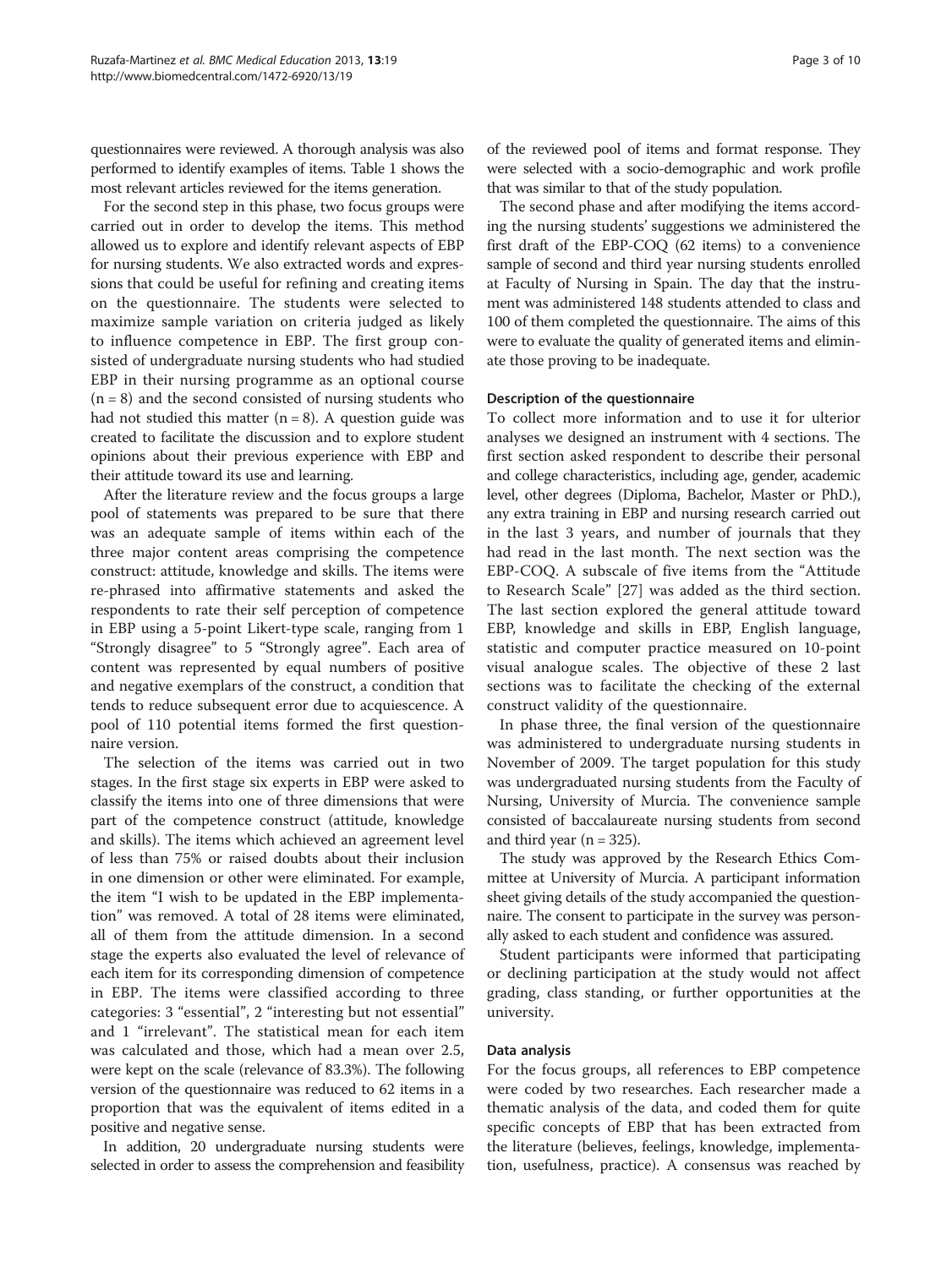<span id="page-3-0"></span>

|  |  | Table 1 Characteristic of questionnaire/scale reviewed for items identification |
|--|--|---------------------------------------------------------------------------------|
|--|--|---------------------------------------------------------------------------------|

| Author                                                                           | Questionnaire/scale                                                                      | Items categories                                                                                                                                                                                        | Population                       |  |  |  |
|----------------------------------------------------------------------------------|------------------------------------------------------------------------------------------|---------------------------------------------------------------------------------------------------------------------------------------------------------------------------------------------------------|----------------------------------|--|--|--|
| Bennett KJSackett DL Haynes RB, Neufeld<br>VR, Tugwell P & Roberts R (1987) [19] | - Critical Appraisal of the Clinical Literature to<br>Medical Students                   | - Critical appraisal reading skills                                                                                                                                                                     | Medical students                 |  |  |  |
| Landry FJ, Pangaro L, Kroenke K, Lucey                                           | - Medical student knowledge of research                                                  | - Critical appraisal reading knowledge                                                                                                                                                                  | Medical students                 |  |  |  |
| C, Herbers, J. (1994) [20]                                                       | design, basic critical appraisal skills, and<br>attitudes toward and clinical use of the | - Investigation design knowledge                                                                                                                                                                        |                                  |  |  |  |
|                                                                                  | medical literature                                                                       | - Skills in making clinical decision<br>applying medical literature                                                                                                                                     |                                  |  |  |  |
| McColl A, Smith H & Field J (1998) [13]                                          | General attitude toward Evidence-Based                                                   | - Attitude towards EBM                                                                                                                                                                                  | General                          |  |  |  |
|                                                                                  | Medicine (EBM)                                                                           | - Awareness and perceived usefulness<br>of relevant extracting journals, review<br>publications, and databases                                                                                          | practitioners (UK)               |  |  |  |
|                                                                                  |                                                                                          | - Ability to access relevant databases                                                                                                                                                                  |                                  |  |  |  |
|                                                                                  |                                                                                          | - Understanding of technical terms<br>used in EBM                                                                                                                                                       |                                  |  |  |  |
|                                                                                  |                                                                                          | - Views on the perceived major<br>barriers to practicing EBM                                                                                                                                            |                                  |  |  |  |
|                                                                                  |                                                                                          | - Views on how best to move from<br>opinion based to EBM                                                                                                                                                |                                  |  |  |  |
| Fritsche L, Greenhalgh T, Falck-Ytter Y,                                         | "Berlin Questionnaire"                                                                   | -Knowledge about interpreting evidence                                                                                                                                                                  | Medical students                 |  |  |  |
| Neumayer, HH, Kunz M. (2002) [21]                                                |                                                                                          | -Skills to relate a clinical problem to a<br>clinical question                                                                                                                                          | and residents                    |  |  |  |
|                                                                                  |                                                                                          | -Best design to answer a question                                                                                                                                                                       |                                  |  |  |  |
|                                                                                  |                                                                                          | -Use quantitative information from<br>research to solve specific patient<br>problems                                                                                                                    |                                  |  |  |  |
| Ramos KD, Schafer S, Tracz SM. (2003) [22] "Fresno test"                         |                                                                                          | Medical residents<br>-Development of the investigation<br>process: question formulation,<br>adequate research design for this<br>question, searching process and<br>critical appraisal of the findings. |                                  |  |  |  |
| Johnston J M, et al (2003) [5]                                                   | Knowledge, attitude and behaviour                                                        | - Future use of EBP                                                                                                                                                                                     | Undergraduate                    |  |  |  |
|                                                                                  | questionnaire to evaluate Evidence-Based-<br>Practice (EBP)                              | - Attitudes towards EBP                                                                                                                                                                                 | medical school<br>students (Hong |  |  |  |
|                                                                                  |                                                                                          | - EBP knowledge                                                                                                                                                                                         | Kong)                            |  |  |  |
|                                                                                  |                                                                                          | - Personal applications and use of EBP                                                                                                                                                                  |                                  |  |  |  |
| Aarons G A. (2004) [23]                                                          | Evidence-Based Practice Attitude Scale                                                   | - Intuitive appeal of EBP                                                                                                                                                                               | Mental Health                    |  |  |  |
|                                                                                  | (EBPAS)                                                                                  | - Likelihood of adopting EBP                                                                                                                                                                            | service providers<br>(USA)       |  |  |  |
|                                                                                  |                                                                                          | Openness to new practices                                                                                                                                                                               |                                  |  |  |  |
|                                                                                  |                                                                                          | - Perceived divergence of usual<br>practice with research-based<br>developed interventions                                                                                                              |                                  |  |  |  |
| Upton D & Upton P (2006) [11]                                                    | Evidence-Based Practice Questionaire                                                     | - Practice of EBP                                                                                                                                                                                       | Registered nurses                |  |  |  |
|                                                                                  |                                                                                          | - Attitude towards EBP                                                                                                                                                                                  | different setting<br>(Wales)     |  |  |  |
|                                                                                  |                                                                                          | - Knowledge/skills associated with EBP                                                                                                                                                                  |                                  |  |  |  |
| Gerrish K, et al. (2007) [24]                                                    | Developing Evidence-Based Practice                                                       | - Bases of practice knowledge                                                                                                                                                                           | Registered nurses                |  |  |  |
|                                                                                  | Questionnaire (DEBP)                                                                     | - Barriers to finding and reviewing<br>evidence                                                                                                                                                         | (England)                        |  |  |  |
|                                                                                  |                                                                                          | - Barriers to changing practice on the<br>basis of evidence                                                                                                                                             |                                  |  |  |  |
|                                                                                  |                                                                                          | - Facilitation and support in changing<br>practices                                                                                                                                                     |                                  |  |  |  |
|                                                                                  |                                                                                          | - Skills in finding and reviewing evidence                                                                                                                                                              |                                  |  |  |  |
| Thiel L & Ghosh Y (2008) [25]                                                    | Nurses' Readiness for EBP Survey                                                         | - Informational needs                                                                                                                                                                                   | Registered nurses                |  |  |  |
|                                                                                  |                                                                                          | - Evidence-based culture                                                                                                                                                                                | (USA)                            |  |  |  |
|                                                                                  |                                                                                          | - Perceived EBP knowledge                                                                                                                                                                               |                                  |  |  |  |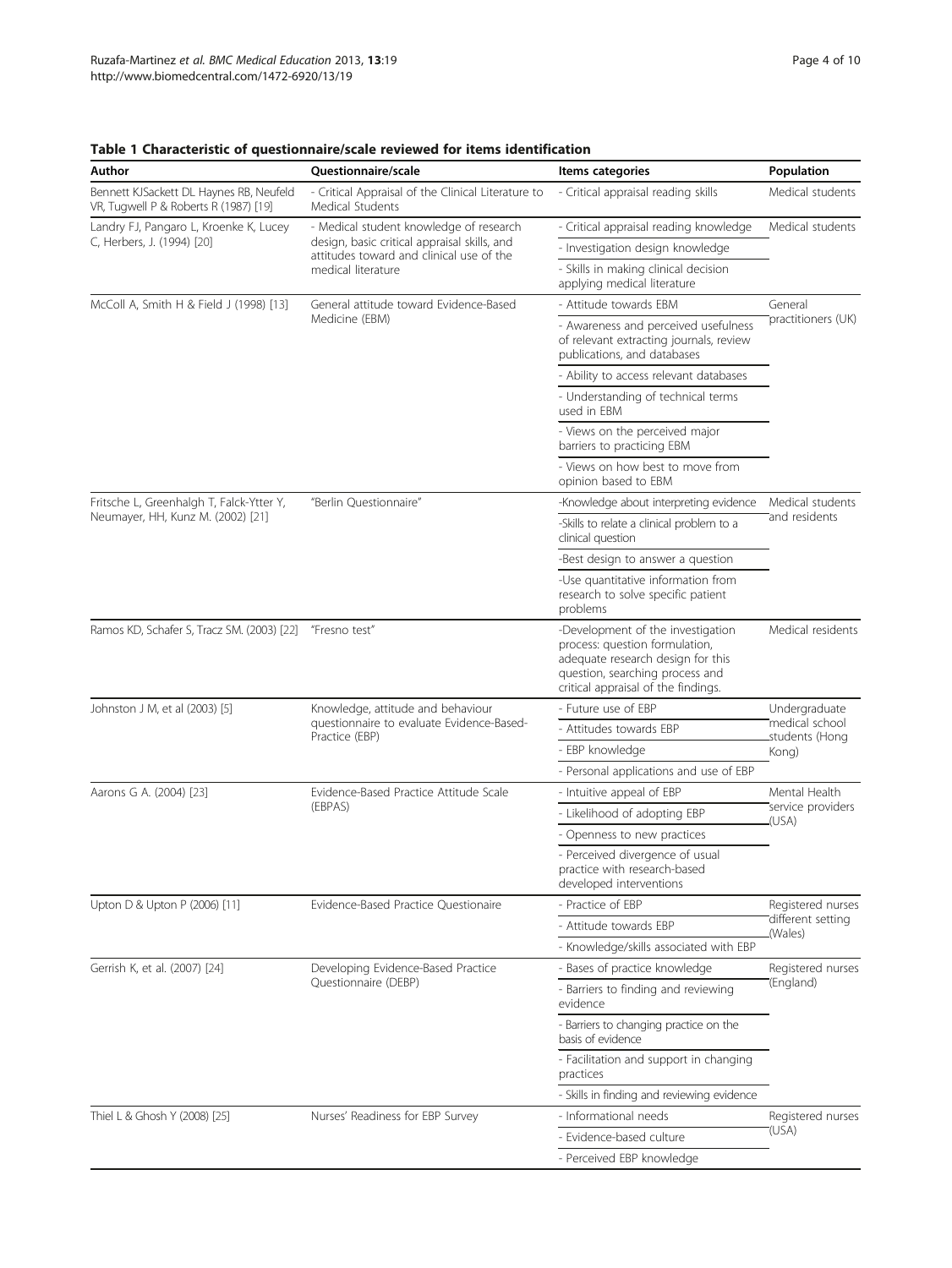Table 1 Characteristic of questionnaire/scale reviewed for items identification (Continued)

|                               |                                          | - Attitude toward EBP Scale (NATES) |                   |
|-------------------------------|------------------------------------------|-------------------------------------|-------------------|
| Melynk B M et al. (2008) [26] | EBP Beliefs Scale and EBP Implementation | - Beliefs toward EBP                | Registered nurses |
|                               | Scale                                    | - EBP implementation                | (USA)             |

checking the concepts and themes in relation to the coded extracts and the entire data set.

For the questionnaire, analyses were performed using SPSS version 17. Frequencies of all responses were reviewed for outliers and non-normality. Continuous variables were described using distribution, and ranges. X2 tests were used to compare competence in EBP at categorical variables (gender, previous training in EBP, etc). Student's  $t$  test, analysis of variance testing, and correlation coefficients were used to compare competence in EBP and continuous variables (age, integration of research at work scale, visual analogue scales, etc...).

Cronbach's alpha was used to quantify the internal reliability of the total questionnaire and the 3 factors, and to assess the contribution of each question to the overall reliability of each factor. Content validity was addressed through the instrument development process, both by basing the items on the prior instruments and by collegial development of the new items using a panel experienced in EBP.

Construct validity was carried out using pairwise deletion of missing values and conducting a principal components factor analysis with orthogonal varimax rotation for each item set. The sorted factor loadings, eigen values and scree plots resulting from these analyses were examined to identify the number of dimensions or factors that made up the best solution for each item set. We examined the factor loadings to determine whether all items in the set were associated with the attribute of interest. Items with a factor loading less than 0.40 were deleted.

External construct validity was also explored by examination of correlations between the attributes and other characteristics of the respondents as measured by selected other items of the survey. Specifically, we hypothesized that the competence in EBP should be highly intercorrelated with attitude to research, whereas the other attributes (previous training in EBP and Nursing Research) should be only modestly intercorrelated. In the special case of the visual analogue scale set addressing selfperception of attitude toward EBP, knowledge in English, biostatistic, etc were hypothesized to modestly intercorrelated with the EBP-COQ. Criterion-related validity was not addressed explicitly in this study.

#### Results

Items development and selection has been explained in the Method section. In this section, we report the results of the pilot administration and the final validation of the EBP-COQ to the target population.

The sample population of undergraduate nursing students (n = 100) completed a pilot administration of the 62 item EBP-COQ. Cronbach's alpha coefficient for the first administration was 0.881. Through an item analysis we discarded those items that were either highly correlated with other items, and were thus considered repetitive, or that had item-scale correlations less than 0.30. Eventually, with the reduction of these items a definitive scale was obtained to assess competence in EBP consisting of 32 items.

The final version of the EBP-COQ achieved an overall response rate of 80.30% ( $n = 261$ ). The nursing students who participated in the survey were mainly women (82.5.5% [208] vs. 17.5% [44]). The sample characteristics are shown in Table [2.](#page-5-0) The minimum amount of data for factor analysis was satisfied, with a final sample size of 261 (using listwise deletion), with over 11 cases per variable. After an exploratory analysis of the lost data, it has been seen that in only four items there are seven lost cases, which is hardly more than 5% of non-responses for each item. Additionally, assuming that the items are treated as continuous variables, the descriptive statistical analysis was calculated, the floor and ceiling effect was tested, and the discriminatory capacity of the questions and their distribution were studied. In general all the responses of the items tend to be distributed among high values of the scale but without being grouped on one of the extremes, therefore, the distribution in the response categories is sufficiently wide.

#### Validity analyses

As indicated previously, content validity for the item sets was addressed by grounding the questionnaire development in an earlier survey instruments, focus groups and in the development of the form with guidance from an expert panel.

### Instrument structure

During several steps, a total of seven items were eliminated because they did not contribute to a simple factor structure and failed to meet a minimum criteria of having a primary factor loading of 0.4 or above, and no crossloading of 0.3 or above. For example, the item "I did not know the main healthcare bibliographic databases where I can search scientific information (Medline, Embase, Lilacs, CINALH, etc...)" did not load above 0.3 on any factor.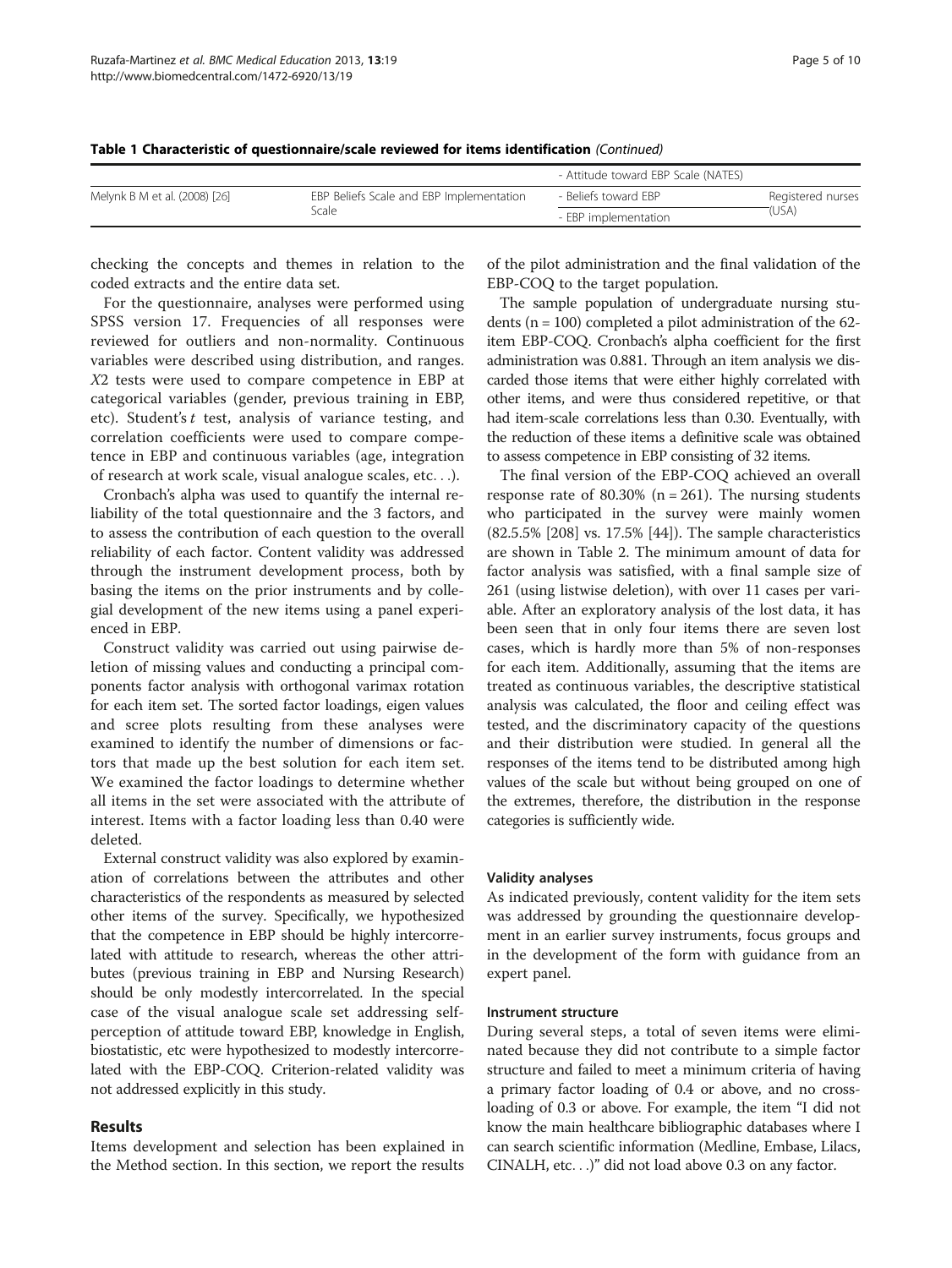<span id="page-5-0"></span>Table 2 Socio-demographic and academy data of undergraduate nursing students

| Gender                                  | N(%)          |
|-----------------------------------------|---------------|
| Female                                  | 208 (82.5)    |
| Age                                     | Mean (SD)     |
|                                         | 22.14 (5.305) |
| Academic year                           | N(%)          |
| First year                              | 4(1.6)        |
| Second year                             | 172 (68.8)    |
| Third year                              | 74 (29.6)     |
| Other studies                           | N(%)          |
| None                                    | 207 (79.3)    |
| Technical Diploma                       | 37 (14.2)     |
| Other degree (Diploma/Bachelor)         | 17(6.5)       |
| Master                                  |               |
| PhD                                     |               |
| <b>EBP</b> training/education           | N(%)          |
| None                                    | 191 (78.9)    |
| $<$ 40 hours                            | 33 (13.6)     |
| Between 40 and 150 hours                | 17(7.0)       |
| $>150$ hours                            | 1(0.5)        |
| Research methodology training/education | N(%)          |
| None                                    | 156 (65.3)    |
| $<$ 40 hours                            | 61(25.5)      |
| Between 40 and 150 hours                | 19 (7.9)      |
| $>150$ hours                            | 3(1.3)        |
| $N -$ number of cases                   |               |

N = number of cases. SD = Standard Deviation.

Finally, the factorability of the 25 items was examined. Several well-recognised criteria for the factorability of a correlation were used. Firstly, the 25 items correlated at least 0.3 with at least one other item, suggesting reasonable factorability. Secondly, the Kaiser–Meyer–Olkin measure of sampling adequacy was  $0.933$  ( $p < 0.001$ ), suggesting that factor analysis was appropriate for this data set. Barlett's test of sphericity was significant ( $\chi^2$  (300) = 3037.995, p < 0.001). The diagonals of the anti-image correlation matrix were all over 0.5, supporting the inclusion of each item in the factor analysis. Finally, the communalities were all above 0.3 further confirming that each item shared some common variance with other items. Given these overall indicators, factor analysis was conducted with all 25 items.

The exploratory factor analysis (principal components) of the remaining 25 items, using varimax rotation to account for the relationship among the factors, yielded a three-factor structure that explained 55.55% of the variance of the data. Factor 1 (13 items): "Attitude toward EBP" consisted of items A2, A3, A4, A5, A6, A8, A9, A10, A11, A12, A14, A15 and A16 explained 33,46% of the total variance (eigenvalue 8.36); factor 2 (6 items): "Skills in EBP" consisted of items C1, C2, C4, C5, C6 and C7 explained 17,07% of the variance (eigenvalue 4.27); and factor 3 (6 items): "Knowledge in EBP" consisted of items C8, CQ0, C11, C12, C13 and C14 explained 5,03% of the total variance (eigenvalue 1.26). Table [3](#page-6-0) presents the items with their loadings in each factor.

### Reliability

Cronbach's alpha was 0.888 for the entire questionnaire. Internal reliability was also confirmed for each of the subscales with Cronbach's alpha being 0.940 for factor 1: Attitude toward EBP; 0.756 for factor 2: Skills in EBP and 0.800 for factor 3: Knowledge in EBP.

External construct validity was also established by exploring the correlation between questionnaire scores and other variables that have been supposed are related to the competence in EBP concept. Tables [4](#page-6-0) and [5](#page-7-0) report correlation coefficients among the attribute scores and specific other items in the questionnaire that were employed in the construct validation analyze. A positive and high relationship was found between "attitude toward research" and EBP competence (global score) and factor 1: "attitude toward EBP". However, there is not relationship with factor 3: "knowledge in EBP" and the correlation with the factor 2: "skills in EBP" is moderate (Table [4](#page-6-0)).

A sizable and significant positive correlation is present between factor 2 and 3 and the perception of knowledge level and skills level measured through a visual analogue scales (Table [5\)](#page-7-0). Other correlations are smaller, even though some are significant. However, we should notice that factor 1 only correlates with self reported attitude toward EBP scale.

Discriminant validity was assessed by comparing those nursing students with previous training in EBP and research methodology and those without. The results of the Student's t-test used to compare independent means indicated that those who have receive formal education in EBP and research methodology had a better self perception of Knowledge and Skills in EBP. The attitude toward EBP is also higher at those nursing students with training in EBP and Research although the different are only near significant (Table [6](#page-7-0)).

# **Discussion**

This paper described the development and psychometric evaluation of a questionnaire designed to explore nursing undergraduate students' self-perceived competence in EBP. It consists of 25 items, which are organized into three subscales (attitudes towards EBP, skills and knowledge of EBP). All items of the instrument are scored on a Likert-type scale of 1- 5, with a higher score indicating more self-perceived competence in EBP, greater selfperception of knowledge and skills in EBP, and more positive attitudes towards the EBP. Cronbach's alpha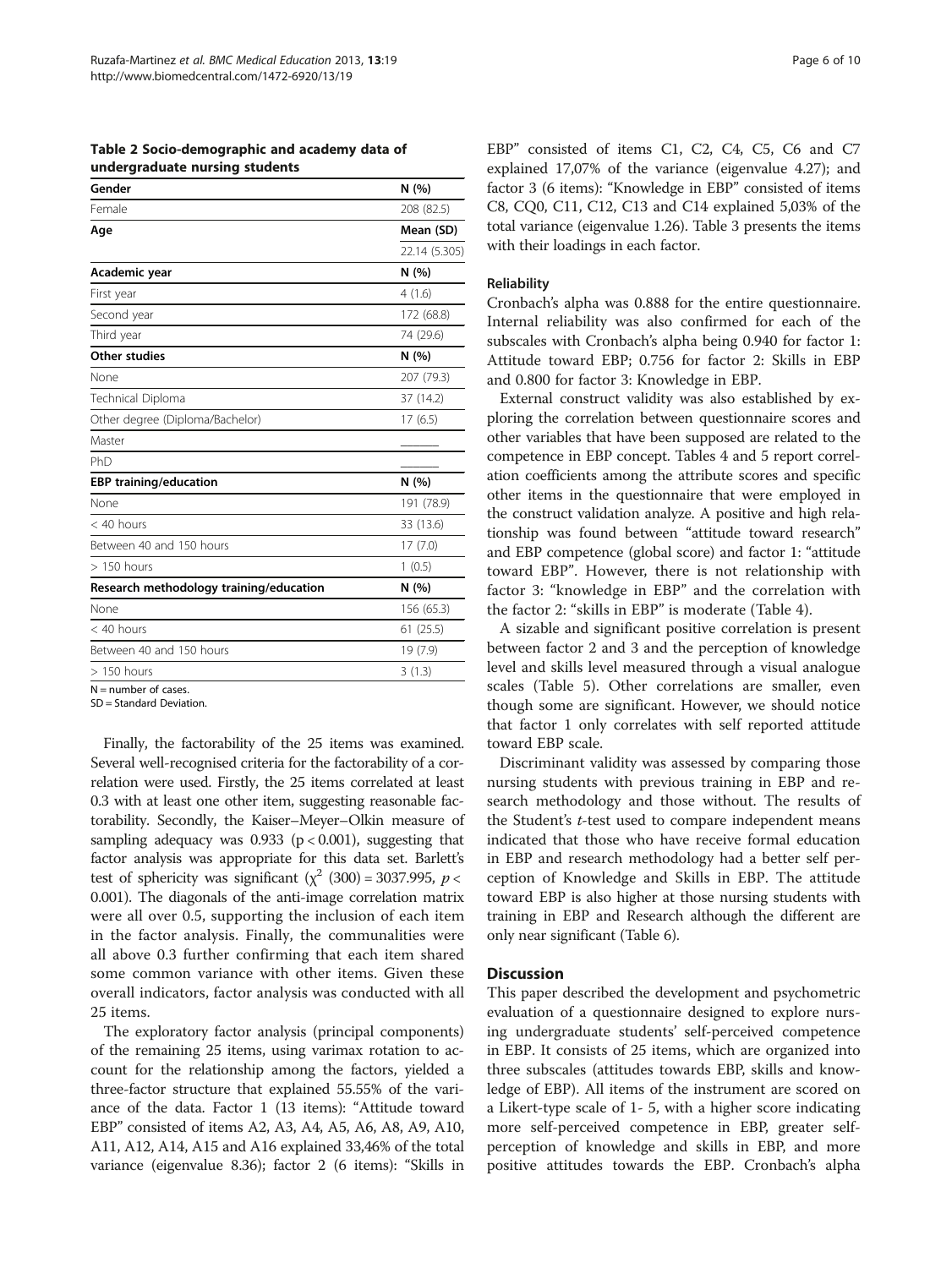<span id="page-6-0"></span>

|                     |  | Table 3 Factor loadings and communalities for 25 items from the Evidence-based Practice Competence Questionnaire |  |  |
|---------------------|--|------------------------------------------------------------------------------------------------------------------|--|--|
| (EBP-COQ) (N = 261) |  |                                                                                                                  |  |  |

|                                                                                                                                                               | <b>Attitude</b><br>toward EBP | <b>EBP</b> | in EBP | Skills in Knowledge Communality |
|---------------------------------------------------------------------------------------------------------------------------------------------------------------|-------------------------------|------------|--------|---------------------------------|
| A2 The EBP helps to make decisions in clinical practice                                                                                                       | .769                          |            |        | ,615                            |
| A3 I'm confident that I will be able to evaluate critically the quality of a scientific article                                                               | ,603                          |            |        | ,481                            |
| A4 The practice of EBP will help to have a better definition of the nurse roll                                                                                | ,822                          |            |        | ,680                            |
| A5 The nursing contract should include time to read scientific papers and make critical<br>appraisal of them.                                                 | .679                          |            |        | ,466                            |
| A6 The widespread EBP implementation will allow to increase nursing autonomy from<br>others professions.                                                      | ,816                          |            |        | ,670                            |
| A8 When I work as a nurse I will pleased if the PBE will be in practice                                                                                       | .789                          |            |        | .647                            |
| A9 The application of EBP improves patient's healthcare outcomes                                                                                              | .847                          |            |        | ,733                            |
| A10 In the future I wish to contribute to apply the EBP                                                                                                       | .777                          |            |        | .606                            |
| A11 I do not like reading scientific articles                                                                                                                 | ,668                          |            |        | ,504                            |
| A12 The patient care will experiment minor changes with the EBP application                                                                                   | ,762                          |            |        | ,587                            |
| A14 It pleased me that the EBP is only a theoretical movement that does not takes in practice                                                                 | ,764                          |            |        | ,609                            |
| A15 If I will have the opportunity I would assist to an EBP course                                                                                            | ,640                          |            |        | ,412                            |
| A16 I would like to have better access to published nursing scientific evidences                                                                              | ,724                          |            |        | ,541                            |
| C1 I feel able to make a clinical question to start the searching of the best scientific evidence.                                                            |                               |            | ,665   | ,473                            |
| C2 I do not feel able to search for scientific evidences in the principles heath sciences data bases.                                                         | ,423                          |            | ,536   | ,469                            |
| C4 I do not feel able to search for the scientific information about the subject in the most<br>important bibliographic indexes.                              | ,429                          |            | ,572   | ,512                            |
| C5 I feel able to evaluate critically the quality of a scientific article.                                                                                    |                               |            | ,632   | ,551                            |
| C6 I do not feel able to analyze if the obtained results of a scientific study are valid.                                                                     |                               | ,402       | ,532   | ,447                            |
| C7 I feel able to analyze the practical utility of a scientific study.                                                                                        |                               |            | ,699   | ,571                            |
| C8 I know how to make clinical questions organize in the PICO format.                                                                                         |                               | ,587       |        | ,540                            |
| C10 I know the principal sources that offer the information revised and catalogued behind<br>the evidence point of view.                                      |                               | ,587       |        | ,521                            |
| C11 I do not know the most important characteristics of the principal investigation designs.                                                                  |                               | ,755       |        | ,632                            |
| C12 I know the different evidence level of the designs of the investigation studies.                                                                          |                               | ,784       |        | .648                            |
| C13 I do not know the different recommendation grades about the adoption of a<br>determined procedure or health intervention.                                 |                               | ,670       |        | ,474                            |
| C14 I know the principal measures of association and potential impact that allow to evaluate<br>the magnitude of the analyzed effect in investigation studies |                               | ,603       |        | ,498                            |
| Factor loadings < 0.4 are suppressed                                                                                                                          |                               |            |        |                                 |

measured 0.88 for the entire questionnaire, demonstrating internal consistency.

Although the instrument is focused in nursing undergraduate students, the selection of the content included in the questionnaire was based on both, relevant literature, professional experts and nursing students, in order not to omit most important issues. These procedures, in addition with theoretical definition of the constructed covered by the instrument, and with experts review over items, contributed to support the face validity [\[28](#page-9-0)]. Construct validity was established through the demonstration of convergent and discriminant validity.

# Limitations

Criterion validity has not been measured as an agreement in terms of responses collected from a gold standard questionnaire. At the moment that the study was carried out,

| Table 4 Correlations among EBP-COQ dimensions and attitude toward research |  |
|----------------------------------------------------------------------------|--|
|----------------------------------------------------------------------------|--|

| Attitude toward research | <b>Attitude toward EBP</b> | Skills in EBP         | Knowldege in EBP | Global score (Competente in EBP) |
|--------------------------|----------------------------|-----------------------|------------------|----------------------------------|
| Pearson correlation      | 750(**)                    | $252$ <sup>(**)</sup> | $-.071$          | $.618$ <sup>**</sup> )           |
| P valor                  | .000                       | 000                   | 276              | .000                             |
| N                        | 229                        | 247                   | 239              |                                  |

 $** p < 0.01$  (bilateral).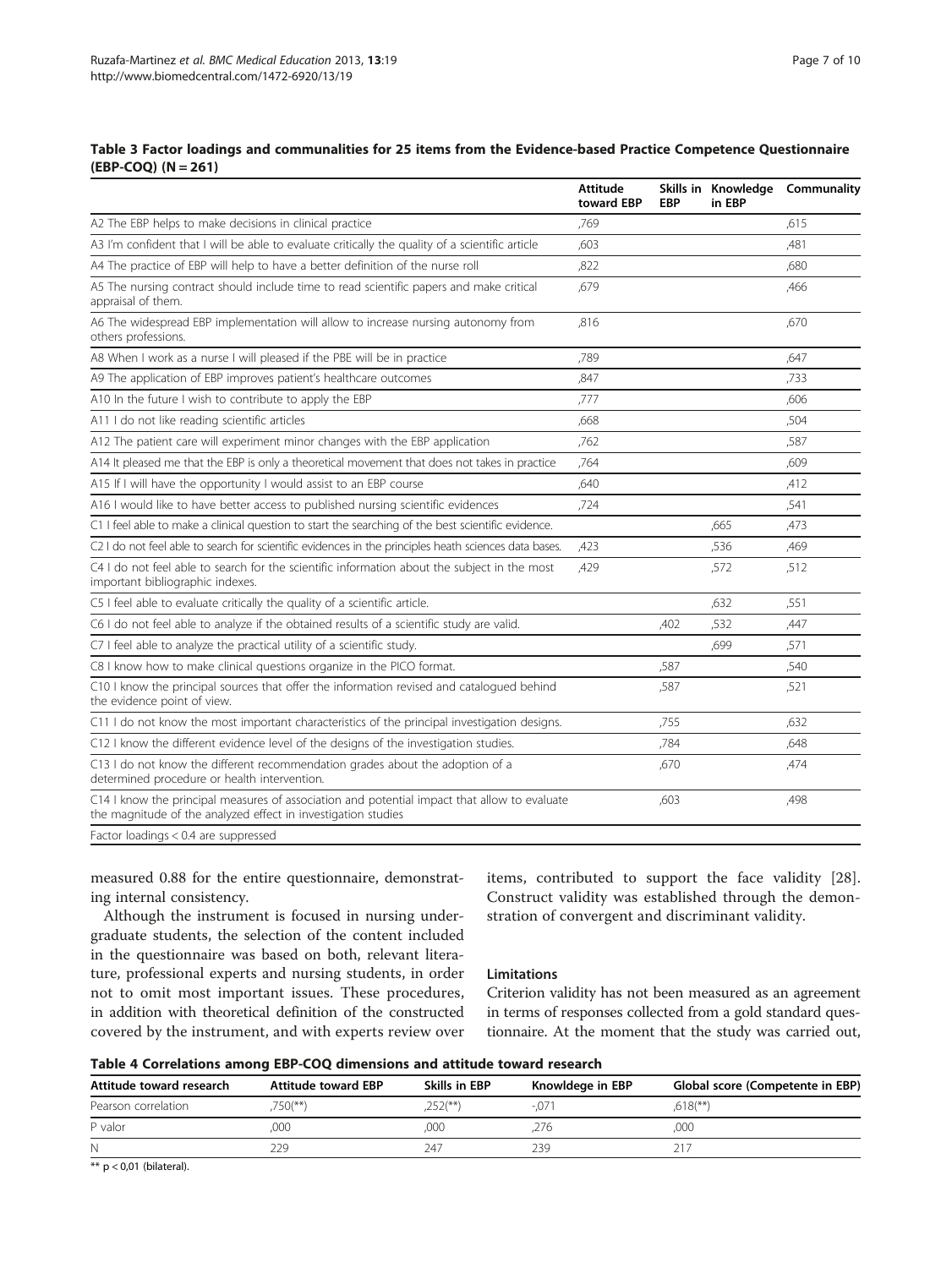|                                     | <b>Attitude toward EBP</b>    |      | Knowledge in PBE |                               |      | <b>Skills in PBE</b> |                               |      |     |
|-------------------------------------|-------------------------------|------|------------------|-------------------------------|------|----------------------|-------------------------------|------|-----|
|                                     | Pearson correlation P value N |      |                  | Pearson correlation P value N |      |                      | Pearson correlation P value N |      |     |
| Self reported attitude toward EBP   | $,183***$                     | .006 |                  | 228, 250                      | .000 | 241                  | ,261                          | .000 | 249 |
| Skill level in EBP                  | ,078                          | ,242 |                  | 228 469                       | ,000 | 241                  | 349ْ,                         | ,000 | 248 |
| Knowledge level in EBP              | ,102                          | ,128 |                  | 226 494                       | .000 |                      | 239 ,339 <sup>**</sup>        | .000 | 247 |
| Attitude toward promotion           | .102                          | .127 |                  | 226 , 235**                   | .000 |                      | 240, 200 <sup>-1</sup>        | .002 | 246 |
| Perceived mates attitude toward EBP | $-0.091$                      | .178 |                  | 223 , 262 <sup>**</sup>       | .000 |                      | 159 <sup>"</sup>              | .013 | 241 |
| Knowledge in English Language       | $-0.014$                      | ,838 | 227              | ,068                          | ,294 |                      | 128 <sup>°</sup> , 240        | .044 | 248 |
| Knowledge level in computer         | ,037                          | .574 |                  | $228$ , $241$ <sup>**</sup>   | .000 | 241                  | ,259**                        | .000 | 249 |
| Knowledge level in statistics       | $-.004$                       | .955 |                  | 228 .104                      | ,109 | 241                  | .117                          | .066 | 249 |

<span id="page-7-0"></span>Table 5 Correlations between EBP-COQ dimensions and the eight visual analogue scales

\*\*  $p < 0.001$  (bilateral); \* $p < 0.05$  (bilateral).

any Spanish gold standard was known. However, discriminant validity was aimed at examining the ability of the EBP-COQ to distinguish between groups so that it should theoretically be able to distinguish between those nursing students with previous knowledge of EBN and those without. On the other hand, the correlation between attitude towards research and the self perception of knowledge, skills and attitude measured through the analogue visual scales and EBP-COQ scores suggested that the questionnaire was measuring competency in EBP.

#### Implications

As similar publications aren't available at this point, this work posts a contribution to the educational research. The Sicily Consensus Statement on EBP [\[7,29](#page-9-0)] highlighted a need for effective training in each of the five steps of EBP, and future research into valid and reliable instruments to evaluate this training. The present questionnaire could be a useful measure to evaluate the programmatic impact of EBP educational interventions in nursing area. Educators might turn to instruments with strong evidence of responsive validity in order to recommend appropriate educational and organizational interventions. This could contribute to reduce the lack of consensus as to the best teaching and learning methods for integrating EBP into an undergraduate-nursing curriculum.

The choice of an EBP evaluation instrument should be guided by the purpose of the evaluation and the EBP domains of interest. Future users of the questionnaire should be into account that the definition of the EBP competence by the Tuning Nursing Project [[30\]](#page-9-0) and the technical statements from the Nursing Curricula has oriented the scope of its content.

As previously mentioned other authors have developed questionnaires with the aim to evaluate EBP in health related professions [\[5](#page-8-0)[,11,31\]](#page-9-0). One example of it is the KAB questionnaire, one of the most referenced instruments in this context. Johnston et al. [[5\]](#page-8-0) designed the "KAB" questionnaire with a result of a 50, 7% of the variance. The Cronbach's alpha of each of the factors of Johnston et al questionnaire were between 0,75 to 0,88. If we compare these statistical results with the EBP-COQ ones, we can highlight the relevance of the EBP-COQ instrument.

| Table 6 Relation between attitude toward EBP, knowledge and skills in EPB and training in EBP/Research Methodology |  |  |  |  |  |  |  |  |  |  |  |
|--------------------------------------------------------------------------------------------------------------------|--|--|--|--|--|--|--|--|--|--|--|
|--------------------------------------------------------------------------------------------------------------------|--|--|--|--|--|--|--|--|--|--|--|

|                     | <b>Training in EBP</b>                  | N   | Score | <b>Standard desviation</b> | P value |
|---------------------|-----------------------------------------|-----|-------|----------------------------|---------|
| Attitude toward EBP | NO                                      | 172 | 3,66  | ,677                       | 0.125   |
|                     | <b>YES</b>                              | 46  | 3,84  | ,813                       |         |
| Knowledge in EBP    | NO.                                     | 180 | 2,65  | ,723                       | 0.000   |
|                     | <b>YES</b>                              | 50  | 3,23  | ,636                       |         |
| Skills in EBP       | <b>NO</b>                               | 185 | 3,19  | ,639                       | 0.006   |
|                     | <b>YES</b>                              | 51  | 3,46  | ,528                       |         |
|                     | <b>Training in Research Methodology</b> | Ν   | Score | <b>Standard Desviation</b> | P value |
| Attitude toward EBP | <b>NO</b>                               | 138 | 3,63  | ,722                       | 0.076   |
|                     | <b>YES</b>                              | 77  | 3,81  | ,683                       |         |
| Knowledge in EBP    | NO.                                     | 146 | 2,60  | ,725                       | 0.000   |
|                     | <b>YES</b>                              | 81  | 3,07  | ,696                       |         |
| Skills in EBP       | <b>NO</b>                               | 151 | 3,12  | ,614                       | 0.000   |
|                     | <b>YES</b>                              | 82  | 3,47  | ,576                       |         |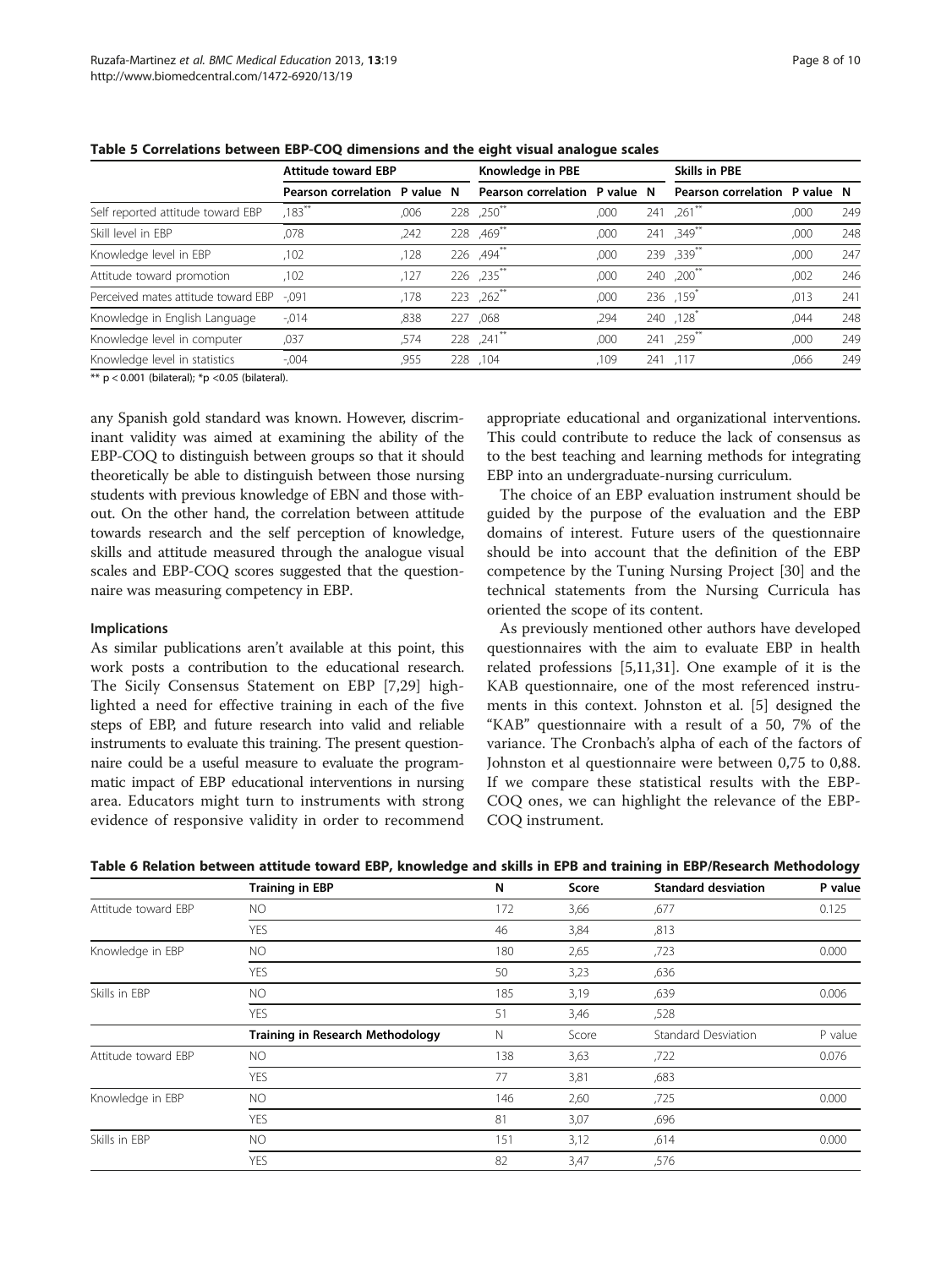<span id="page-8-0"></span>A crucial characteristic of the EBP-COQ is the selfperceived method of assessment. The intention was to use an approach that allows assessing the subject's attitude, one of the three components of the competence construct. This is one of the most important differences from other traditional instruments that hardly assess this domain in depth because of the difficulty to assess behavioural issues through objective measures. However, previous studies have been able to demonstrate the importance of this dimension as a predictor of a positive behavioral toward resource utilization after following educational interventions [[7,32\]](#page-9-0).

On the other hand, the use of objective or self-perceived instruments to measure knowledge and skills depends on the research aims and both of them could be complementary. McCluskey and Lovarini [[33\]](#page-9-0) have showed that objective and self-perceived instruments found similar results in a pre-post test educational intervention addressing in a sample of occupational therapists.

In addition, the self-perceived method is the most useful to way to measure the competence in EBP even before the students receive the training, or it could be used with the same group of participants (e.g. pre and post EBP training). This solves one of the issues concerning development of EBP evaluation instruments whether the instrument is intended for repeated use [[34](#page-9-0)]. As McCluskey and Lovarini [\[33](#page-9-0)] suggest a limitation of the objective measure instruments is the possibility of a learning effect from repeated administration of the outcome measures. Repeated administration of measures, particularly those focusing on knowledge, may have over-estimated the treatment effect.

# Conclusions

The EBP-COQ instrument assesses the self-perceived competence level in EBP. The instrument has demonstrated very good reliability, and the validity findings show promise in the application of the instrument for evaluating change due to education at an undergraduate nursing level.

In contrast to other EBP assessment instruments that focus primarily on comprehension of concepts, the EBP-COQ provides information about the effects of training in three domains: attitudes, knowledge and skills. Overall, the EBP-COQ demonstrates good sensitivity to the effects of training, distinguishes among respondents with different educational training in EBP and research methodology, has good reliability and has strong internal consistency when the instrument is considered as a whole, across three dimensions.

The self-report and multiple-choice design ensured the use of the instrument as reflected in the short completion times. The instrument is applicable to classroom

settings, workshops, seminars, faculty retreats, and online administration.

Future steps of this research could be focused on a confirmatory factor analysis of the preliminary questionnaire version presented here, in other Spanish representative sample, or even in other Spanish language countries. These researches could explore additional evidences of validity based in construct, convergent and criterion indicators.

#### Competing interest

The authors declare that they have no competing interests.

#### Authors' contributions

MRM, LLI, TMC and MMT all originated and conceived of the study, and participated in the drafting and editing of the manuscript. All authors read and approved the final version of the manuscript. All authors contributed equally to this work.

#### Authors' information

MARÍA RUZAFA-MARTÍNEZ RN MSc PhD is a lecturer of the University of Murcia Faculty of Nursing. She teaches EBP in undergraduate education. Her investigation interest is focused in development and validation of questionnaires and implementation of EBP.

LIDÓN LÓPEZ-IBORRA RN PhD is an associated professor of the University of Murcia Faculty of Nursing. She teaches EBP in undergraduate education. Her investigation interest is focused in development and validation of questionnaires and implementation of EBP.

TERESA MORENO-CASBAS RN MSc PhD FEAN is the Director of the Nursing and Health Care Research Unit from the Institute of Health Carlos III. Her investigation interest is focused in the implementation of Evidence Based Practice in clinical settings.

MANUEL MADRIGAL-TORRES MSc PhD is associated professor of the University of Murcia Faculty of Medicine. His investigation interest is focused in development and validation of questionnaires.

#### Acknowledgements

We thank all the student participants for the selfless time dedicated to this investigation. This work has been supported by a grant from FIS (Fondo de Investigación Sanitaria, Grant PI060913).

#### Author details

<sup>1</sup>Nursing Department, Faculty of Nursing, University of Murcia, Edificio D. Campus de Espinardo, 30100, Murcia, Spain. <sup>2</sup>Nursing and Healthcare Research Unit (Investén-isciii). Instituto de Salud Carlos III. C/Monforte de Lemos, 5. Pabellón 13. Sótano 2, 28029, Madrid, Spain. <sup>3</sup>Universitary General Hospital Reina Sofia. General Surgical Unit, Avda. Intendente Jorge Palacios, 1, 30003, Murcia, Spain.

#### Received: 29 August 2012 Accepted: 31 January 2013 Published: 7 February 2013

#### References

- Motschnig-Pitrik R, Holzinger A: Student-centred teaching meets new media: concept and case study. Educ Technol Soc 2002, 5(4):160–172.
- 2. Ministry of Science and Innovation: Spain; 2008. Ministerial Order/2134/2008, 3rd of July. Official Gazette 174.
- 3. Khan KS, Coomarasamy A: A hierarchy of effective teaching and learning to acquire competence in evidenced-based medicine. BMC Med Educ 2006, 6:59.
- 4. Oude Rengerink K, Thangaratinam S, Barn-field G, Suter K, Horbath AR, Walczak J, Welminska A, Weinbrenner S, Meyerrose B, Arvanitis TN, Onody R, Zanrei G, Kunz R, Arditi C, Burnand B, Gee H, Khan KS, Mol BWJ: How can we teach EBM in clinical practice? An analysis of barriers to implementation of on the job EBM teaching and learning. Med Teach 2011, 33:e125–e130.
- 5. Johnston JM, Leung GM, Fielding R, Tin KYK, Ho LM: The development and validation of a knowledge, attitude and behaviour questionnaire to assess undergraduate evidence-based practice teaching and learning. Med Educ 2003, 37:992–1000.